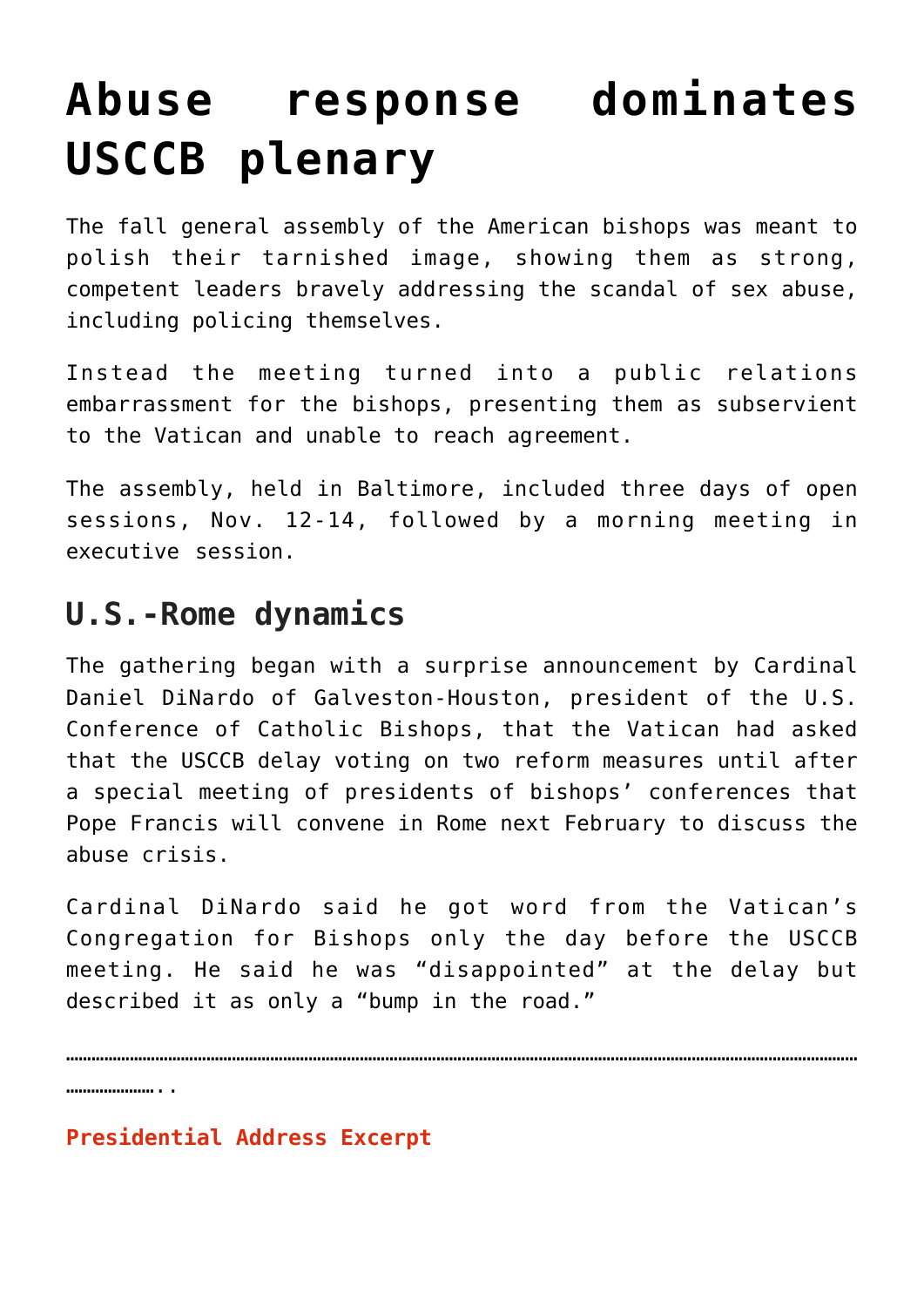

The morning of Nov. 12, Cardinal Daniel N. DiNardo of Galveston-Houston, gave his address as president of the U.S. Conference of Catholic Bishops.

"Brother bishops, to exempt ourselves from these high standards of accountability is unacceptable and cannot stand. In fact, we, as successors to the apostles, must hold ourselves to the highest possible standard. Doing anything less insults those working to protect and heal from the scourge of abuse.

"As, however, the events of this year have so clearly revealed, we must expand our understanding of protection and vigilance. Sexual misconduct must be more intensely dealt with in our dioceses and in our policies. The sense of justice founded on the people's genuine instinct of faith will hold us accountable.

"The Church founded by Jesus Christ is one of hope and life. My dear brother bishops, we must take every precaution that our example not lead a single person away from the Lord. Whether we will be remembered as guardians of the abused or the abuser will be determined by our actions beginning this week."

……………………………………………………………………………………………………………………………………………………………………

……………………

But another setback, self-inflicted this time, came two days later when the bishops voted to reject a resolution calling on the Vatican to release documentation with a bearing on sexual misconduct charges against Archbishop Theodore McCarrick, who resigned as a cardinal last June. That vote followed a protracted debate over the resolution — decried by one bishop as a statement of mistrust.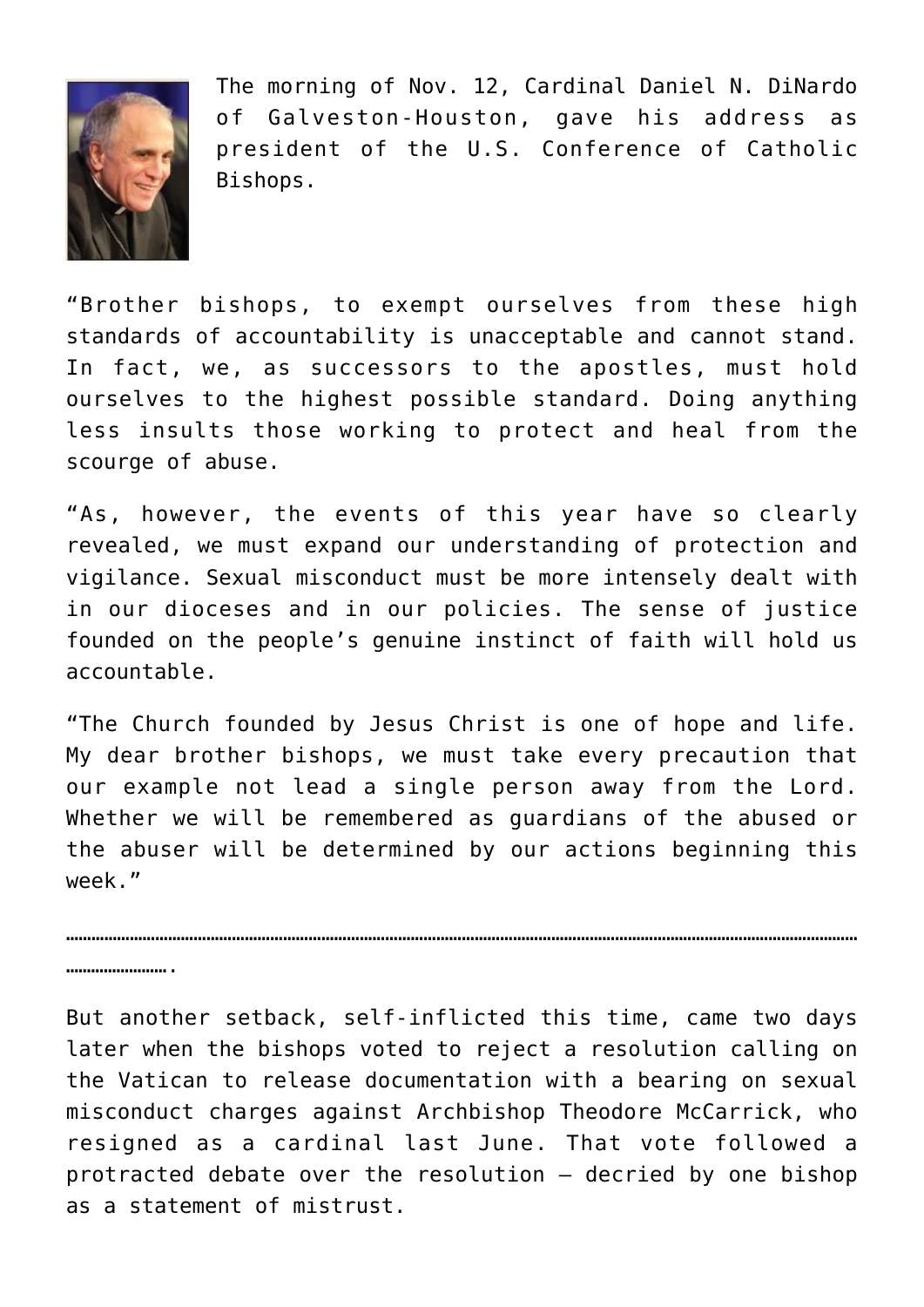## **Post-summer of shame**

The Baltimore assembly was the U.S. bishops' first general meeting since the "summer of shame" that began with disclosures and allegations concerning Archbishop McCarrick, retired archbishop of Washington, followed by his resignation as a cardinal, the publication of a Pennsylvania grand jury report on abuse of 1,000 victims by 300 priests during the last 70 years, and steps by attorneys general in a dozen or more other states to produce similar reports. Anger mounted among American Catholics, much of it directed at the bishops for supposedly not doing enough to deal with abuse.

In fact, they did deal with it 16 years ago, at a momentous meeting in 2002 in Dallas that followed months of disclosures of cover-up in the Archdiocese of Boston and other sees. In Dallas the bishops adopted a tough new "zero tolerance" policy on the abuse of minors together with a child protection charter and accompanying norms subsequently approved by the Vatican as Church law in the United States.

Since 2002 the new policy and procedures have apparently worked, with the number of new, substantiated cases of sex abuse of minors dropping to only  $six - four$  involving the same priest — in the most recent year for which numbers are available.

## **Deep discussion**

In Baltimore, the USCCB adopted a strong new statement opposing racism and took other actions, but abuse easily overshadowed everything else.

The bishops had before them a three-part response to the crisis focused largely on complaints about bishops accused either of engaging in sexual misconduct or covering it up. Its elements are a confidential hotline for receiving complaints; a new, predominantly lay commission to evaluate complaints and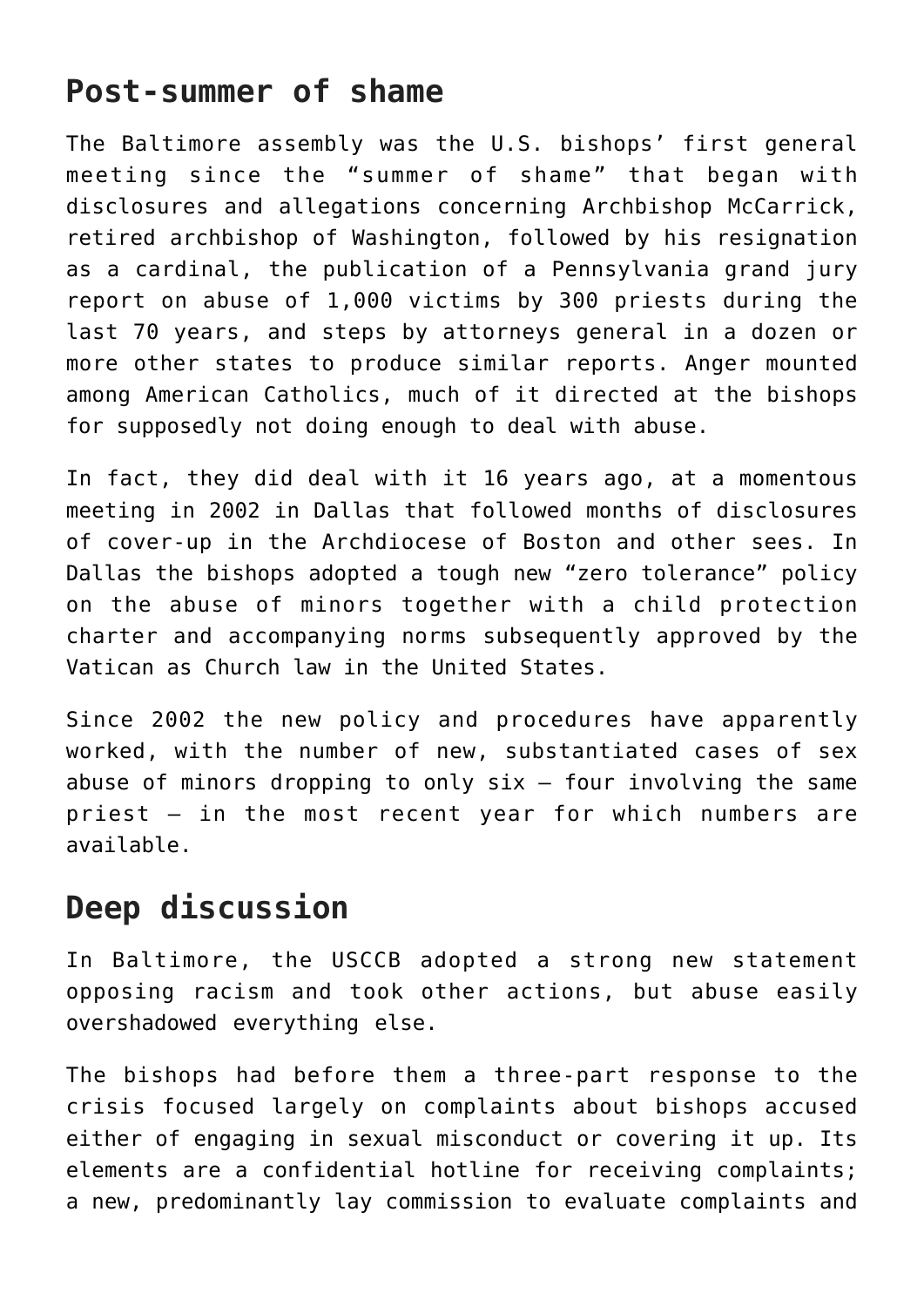refer them to the nuncio; and new "standards of accountability" for the hierarchy.

Plans are going ahead for the hotline, with the USCCB seeking an outside vendor to operate it. But the other two proposals the commission and the standards of accountability — are on hold at Vatican request.

Observers asking why the Vatican wanted a delay turned for an answer to the address delivered at the Baltimore assembly by Archbishop Christophe Pierre, the current nuncio, who had met just two days earlier with Pope Francis in Rome.

Archbishop Pierre's talk was long and surprisingly explicit. A key passage that may shed light on current thinking in Rome reads as follows:

"There may be a temptation on the part of some to relinquish responsibility for reform to others than ourselves [the bishops], as if we were no longer capable of reforming or trusting ourselves, as if the deposit of trust should be transferred to other institutions entirely," he said.

"To regain trust it is not enough to simply preach words about responsibility, without living the difficulties of that responsibility, even in the face of criticism," he added. "When it comes to the responsibilities, with which we are charged — with children and the vulnerable at the forefront we must show that we can solve problems rather than simply delegating them to others."

Although that can be read in various ways, it's fair to ask whether things like standards of accountability for bishops, the proposed new lay commission and the existing National Review Board that oversees the USCCB's response to the abuse scandal are instances of the over-delegating the nuncio had in mind. If so, there are larger issues of ecclesiology and episcopal accountability at stake here than at first meet the eye.